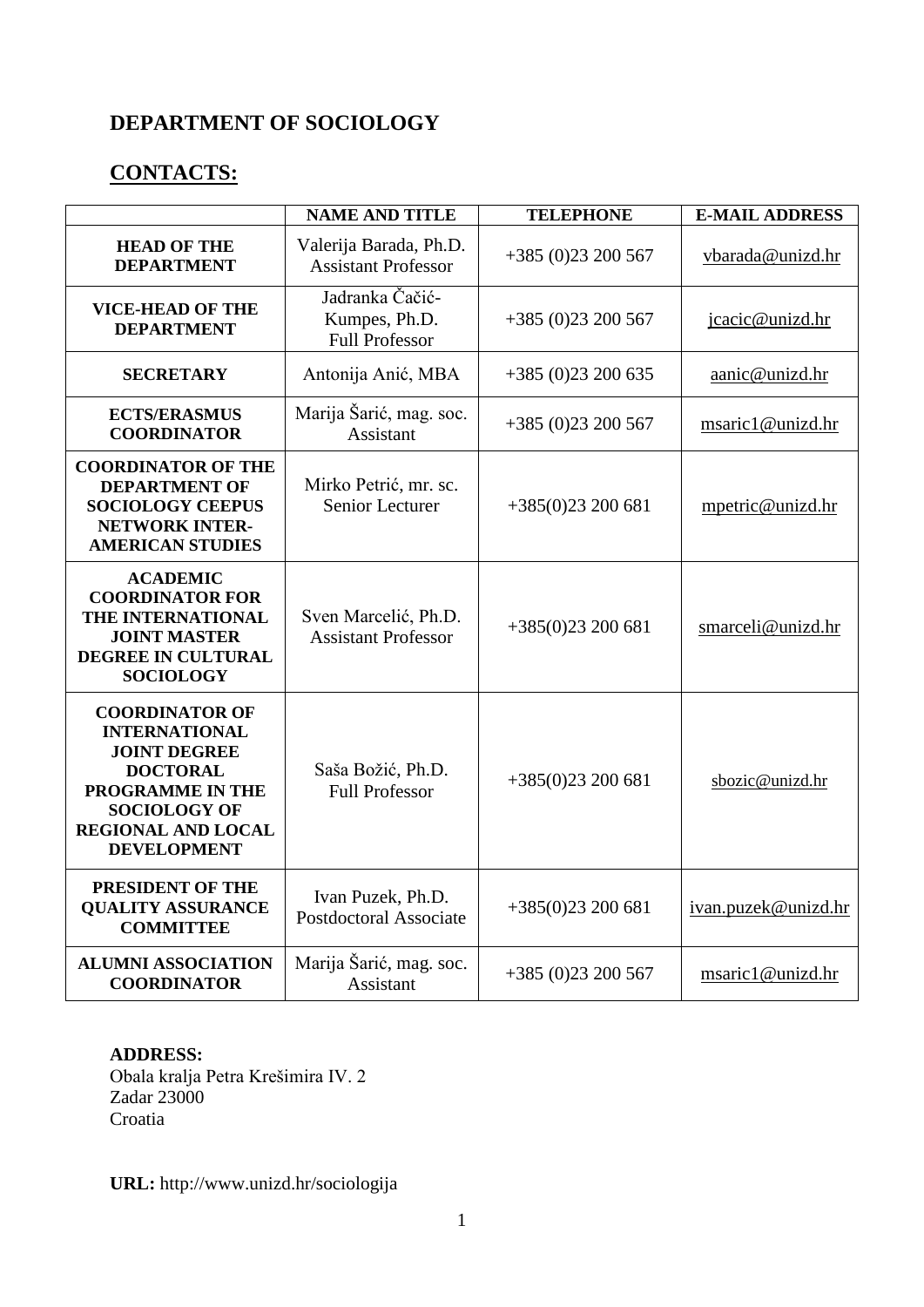# **ACADEMIC STAFF:**

| <b>NAME</b>                         | <b>ACADEMIC</b><br><b>TITLE</b> | <b>TELEPHONE</b>  | <b>E-MAIL ADDRESS</b>            | <b>CONSULTATION</b><br><b>HOURS</b>                                                                                   |
|-------------------------------------|---------------------------------|-------------------|----------------------------------|-----------------------------------------------------------------------------------------------------------------------|
| Vjeran Katunarić,<br>Ph.D.          | <b>Full Professor</b>           | $+385(0)23200507$ | vjeran.katunaric@zg.t-<br>com.hr | Monday,<br>15:00-16:00<br>room 121                                                                                    |
| Saša Božić,<br>Ph.D.                | <b>Full Professor</b>           | $+385(0)23200681$ | sbozic@unizd.hr                  | Wednesday,<br>17:00-19:00,<br>room 204                                                                                |
| Jadranka Čačić-<br>Kumpes,<br>Ph.D. | <b>Full Professor</b>           | $+385(0)23200567$ | jcacic@unizd.hr                  | Wednesday,<br>11:00-12:00,<br>room 120                                                                                |
| Karin Doolan,<br>Ph.D.              | Associate<br>Professor          | $+385(0)23200681$ | kdoolan@unizd.hr                 |                                                                                                                       |
| Valerija Barada,<br>Ph.D.           | Assistant<br>Professor          | $+385(0)23200567$ | vbarada@unizd.hr                 | Tuesday, 13:00-14:00,<br>room 120<br>Open hour with the Head of<br>the Department: Tuesday,<br>12:00-13:00, room 1310 |
| Željka Tonković,<br>Ph.D.           | Assistant<br>Professor          | $+385(0)23200507$ | ztonkovi@unizd.hr                | Friday,<br>13:00-14:00,<br>room 121                                                                                   |
| Krešimir Krolo,<br>Ph.D.            | Assistant<br>Professor          | $+385(0)23200567$ | kkrolo@unizd.hr                  | Wednesday,<br>13:00-14:00,<br>room 120                                                                                |
| Sven Marcelić, Ph.D.                | Assistant<br>Professor          | $+385(0)23200681$ | smarceli@unizd.hr                | Wednesday,<br>12:00-13:00,<br>room 204                                                                                |
| Željka Zdravković,<br>Ph.D.         | Assistant<br>Professor          | $+385(0)23200567$ | zzdravko@unizd.hr                | Monday,<br>16:00-17:00,<br>room 120                                                                                   |
| Mirko Petrić,<br>mr. sc.            | Senior Lecturer                 | $+385(0)23200681$ | mpetric@unizd.hr                 | Tuesday,<br>14:00-15:00,<br>room 203                                                                                  |
| Ratko Čorić,<br>mr. sc.             | Lecturer                        | $+385(0)23200544$ | rcoric@unizd.hr                  | Monday,<br>$11:00-12:00$ ,<br>room 120/3                                                                              |
| Nensi Segarić,<br>mr. sc.           | Lecturer                        | $+385(0)23200507$ | nsegaric@unizd.hr                | Tuesday,<br>14:00 -15:00,<br>room 120/4                                                                               |
| Dražen Cepić, Ph.D.                 | Postdoctoral<br>Associate       | $+385(0)23200681$ | dcepic@unizd.hr                  | Wednesday,<br>12:00-13:00,<br>Room 204                                                                                |
| Ivan Puzek, Ph.D.                   | Postdoctoral<br>Associate       | $+385(0)23200681$ | ivan.puzek@unizd.hr              | Thursday,<br>13:00-14:00,<br>room 204                                                                                 |
| Marija Šarić,<br>mag. soc.          | Assistant                       | $+385(0)23200567$ | msaric1@unizd.hr                 | Wednesday,<br>14:00-15:00,<br>room 120                                                                                |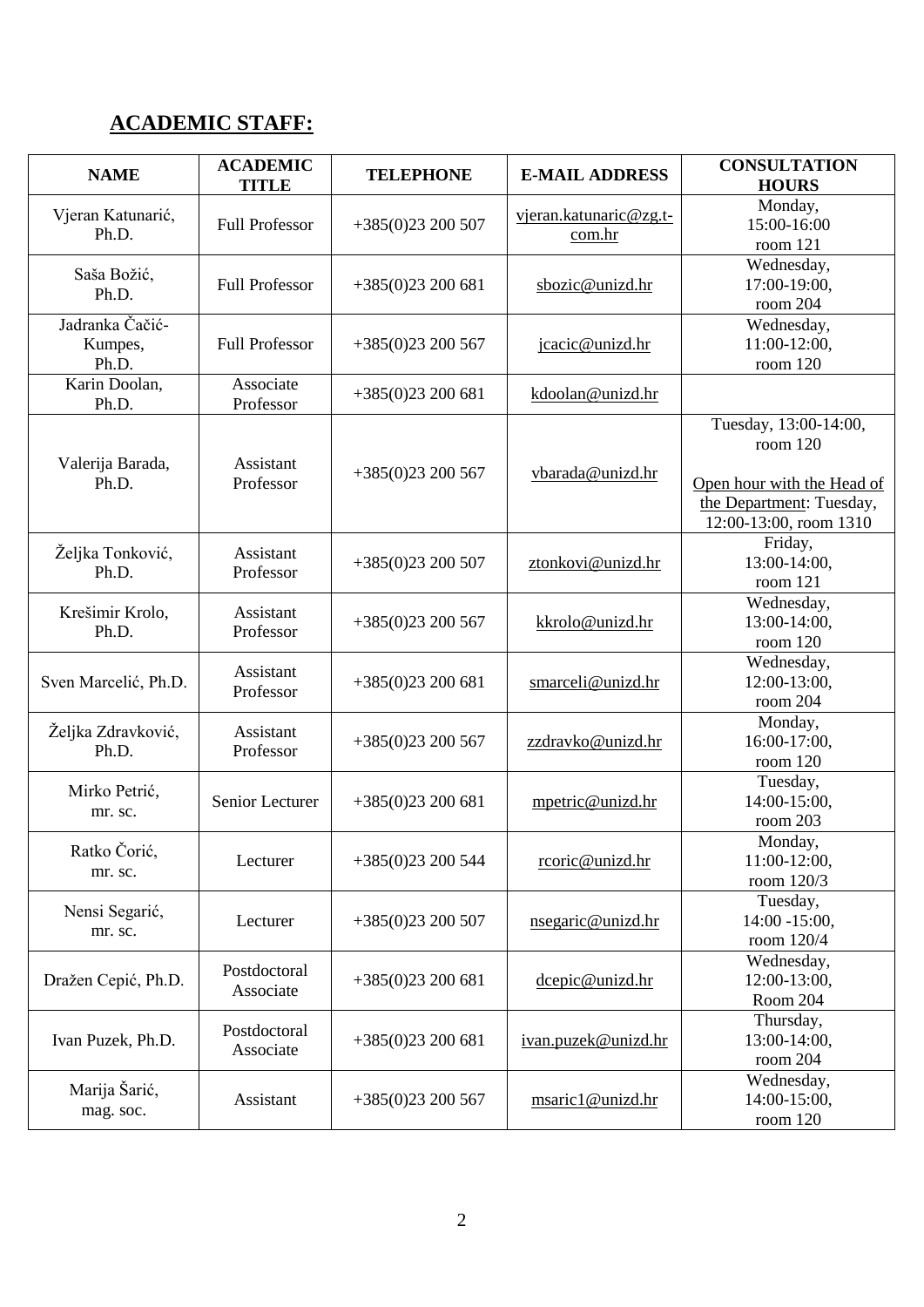### **ABOUT US:**

The Department of Sociology at the University of Zadar was established in 1976 as part of the former Faculty of Philosophy. In the first phase of its activity, it was especially noted for its research activity in the field of sociology of religion. At the beginning of the 1980s, with a single major module under the title "organization of cultural activities", the study programme in sociology made cultural policy its primary focus. In the late 1990s and the beginning of the 21st century, there followed an intense research activity in the fields of sociology of youth, women, and lifestyles. In empirical research associated with the mentioned fields, mixed methodology (a mixture of quantitative and qualitative methods) was introduced.

Starting in 2003, the Department is a part of the newly established, department-based and completely integrated University of Zadar. Since 2005, following the introduction of the study programme harmonized with the requirements of the Bologna reform, three-year undergraduate as well as two-year graduate study programmes have been launched. Both are double-major study programmes. The Department also holds single-major International joint master degree in Cultural Sociology in cooperation with the universities from Graz (Austria), Trento (Italia) and Brno (Czech Republic). At both levels, the study programmes are composed of obligatory theoretical and methodological courses, and elective courses in various fields. Already at the undergraduate level, obligatory theoretical courses include a discussion of the most recent theoretical insights. Obligatory methodological courses, on the other hand, ensure a solid grounding in quantitative and qualitative research methods. Elective courses are offered in the fields of media, ethnicity and migration, multiculturalism, interculturality, feminist theories, identity, cultural studies, postcolonial theory, and sociology of emotion.

Based on the knowledge and skills acquired in the undergraduate study programme of sociology, employment can be found in public opinion research agencies and advertising agencies, the media, public administration and non-governmental organizations. The completion of the graduate study makes it possible for the graduates to perform work of a higher level of complexity in the mentioned fields, as well as to get employed as high school teachers of sociology (following the completion of the pedagogy module).

In cooperation with University of Teramo (Italy), the Department of Sociology heads an International joint doctoral programme in Sociology of Local and Regional Development. Seven generations of doctoral students have been enrolled so far.

With the faculty composed of nine research professors, three lecturers and three assistants, the Department is recognized in the Croatian sociological community as a research-oriented university unit committed to the development of society and helping to resolve the problems encountered by the local community. In the European context, the Department is recognized as a reliable partner, committed to the culture of quality.

As part of its commitment to the development of the culture of quality, the department encourages and supports international mobility of its students and faculty. The researchers employed at the Department have participated in several European collaborative research projects, as well as in numerous national and other international research projects.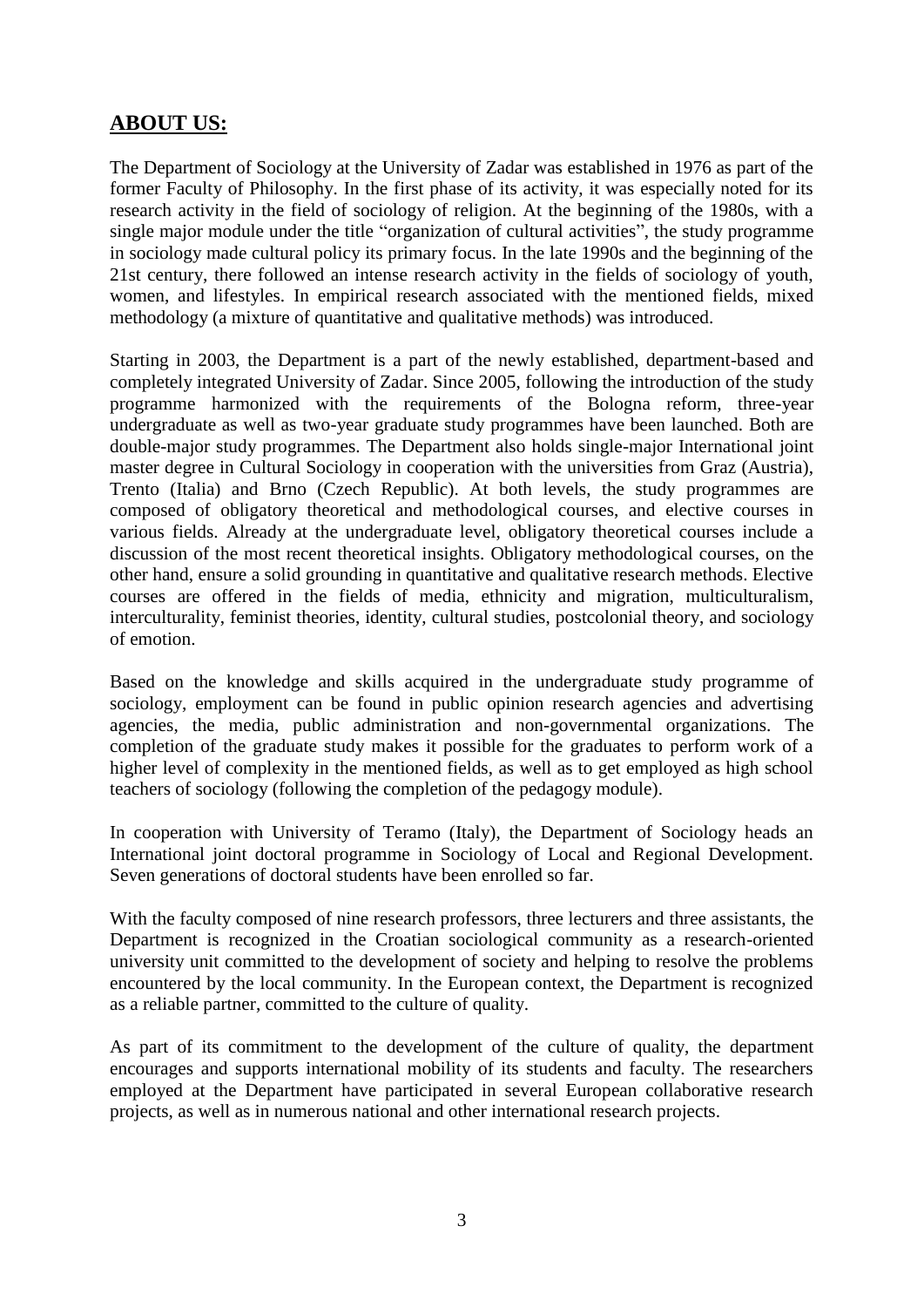The Department regularly organizes international conferences and workshops in the field of sociology, as well as public lectures through which it promotes the development of the culture of quality as well as the transfer of knowledge to the community and wider society.

### **STUDY PROGRAMMES**

### **Undergraduate university study programme of Sociology (double-major)**

The double major undergraduate degree in Sociology enables students to acquire the basic competences and skills required for employment following a three-year course or for continuing studies at graduate level. The study programme is comprised of lectures in social theory and methodology as well as specialised sociological courses appropriate for the undergraduate level.

The combination of compulsory and elective courses enables students to gain specialised knowledge required for employment in different organisations, from research agencies, the media, local government, governmental agencies and non-governmental organisations as well as different businesses. Continuing studies at graduate level in different social science fields is a further option following completion of the undergraduate course.

#### **Duration of the study:** 6 semesters, 3 years

#### **ECTS points:** 90

#### **Learning outcomes**

After completing this study programme, the students will:

- have knowledge of key sociological concepts;
- be able to differentiate and compare different sociological theories and methodological approaches;
- be able to describe and analyse different social phenomena and critically evaluate them from a sociological perspective;
- be able to independently design, plan and realise a small-scale research project on different social phenomena, applying basic quantitative and qualitative methods and research techniques;
- be able to find, analyse and apply knowledge from different scientific sources in one's professional work;
- be able to participate in teamwork and interdisciplinary research work;
- know how to present research results.

**Evaluation of learning outcomes:** written tests during the semester, independent and group research projects, essays, written and oral exams, independent design and implementation of small scale sociological research projects.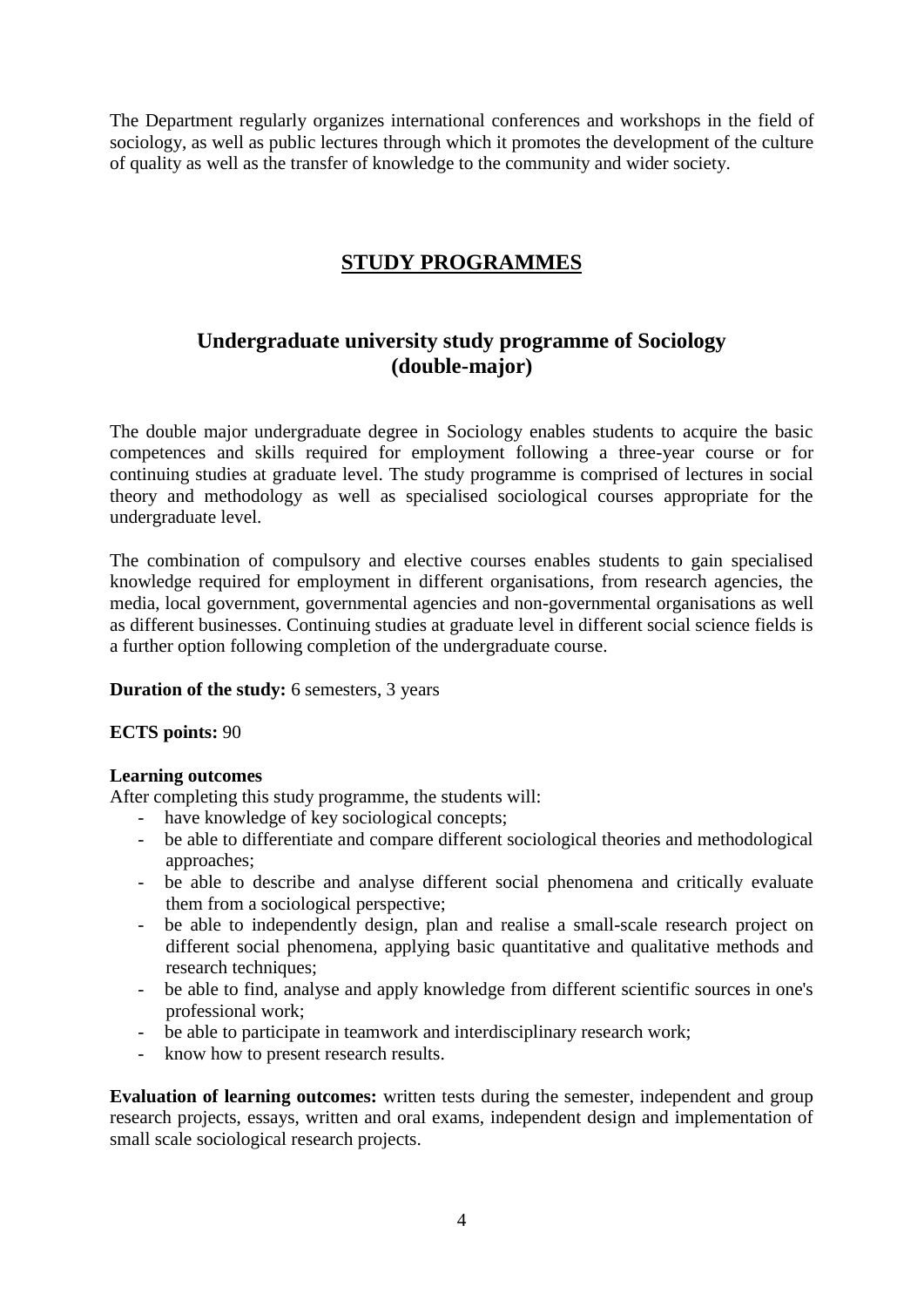**Final thesis:** The undergraduate course ends with a final thesis which is orally defended. The thesis is based on theoretical or empirical research and its findings presented in the form of a scientific article which needs to be between 16 and 32 pages long. The work is also presented as a conference presentation lasting for 15 minutes and includes use of Power Point. Students choose their topics in cooperation with the Department's academic staff.

**Professional title acquired upon finishing the study programme:** *Baccalaureus/ Baccalaurea* (Bachelor degree) in Sociology.

| <b>Course unit</b><br>code | <b>I SEMESTER</b>                                             | <b>Status</b>  |    | <b>Total hours</b> |    |                |
|----------------------------|---------------------------------------------------------------|----------------|----|--------------------|----|----------------|
|                            |                                                               |                | L  | S                  | E  | <b>ECTS</b>    |
| <b>SOC101</b>              | Basic sociology                                               | $\mathbf{O}$   | 30 | 15                 |    | 5              |
| <b>SOC102</b>              | Introduction to research methods                              | $\overline{O}$ | 30 | 15                 |    | 5              |
| <b>SOC111</b>              | Introduction to scientific communication                      | $\Omega$       | 30 |                    | 30 | 5              |
|                            | <b>II SEMESTER</b>                                            |                |    |                    |    |                |
| SOC105                     | Early social thought                                          | $\Omega$       | 30 | 15                 |    | 3              |
| SOC106                     | <b>Basic statistics</b>                                       | $\overline{O}$ | 30 | 15                 | 30 | 5              |
| SOC110                     | Basic demography                                              | $\overline{O}$ | 30 |                    | 15 | $\overline{2}$ |
| SOCZ23                     | Sociology of culture                                          | $\overline{E}$ | 30 | 15                 |    | 5              |
| SOCZ24                     | Media and society                                             | E              | 30 | 15                 |    | 5              |
| SOCZ29                     | <b>Environmental Sociology</b>                                | E              | 30 | 15                 |    | 5              |
|                            | <b>III SEMESTER</b>                                           |                |    |                    |    |                |
| SOC201                     | Classical sociological theories: positivist<br>approaches     | $\Omega$       | 30 | 15                 |    | 5              |
| <b>SOC202</b>              | Quantitative research methods                                 | $\Omega$       | 30 |                    | 30 | 5              |
| SOCZ08                     | Sociology of education                                        | E              | 30 | 15                 |    | 5              |
| SOCZ27                     | Sociology of ethnic relations and minorities                  | E              | 30 | 15                 |    | 5              |
|                            | <b>IV SEMESTER</b>                                            |                |    |                    |    |                |
| <b>SOC203</b>              | Classical sociological theories: interpretative<br>approaches | $\overline{O}$ | 30 | 15                 |    | 5              |
| <b>SOC204</b>              | Qualitative research methods                                  | $\Omega$       | 30 | 15                 | 30 | 5              |
| SOCZ26                     | Multiethnic societies                                         | E              | 30 | 15                 |    | 5              |
| SOCZ19                     | Sociology of politics                                         | E              | 30 | 15                 |    | 5              |
|                            | <b>V SEMESTER</b>                                             |                |    |                    |    |                |
| SOC301                     | Contemporary sociological theories: macro<br>approaches       | $\Omega$       | 30 | 15                 |    | 5              |
| <b>SOC304</b>              | Qualitative research: fieldwork                               | $\Omega$       | 30 |                    | 30 | 5              |
| SOCZ28                     | Sociology of religion                                         | E              | 30 | 15                 |    | 5              |
| SOCZ13                     | Feminist theories                                             | E              | 30 | 15                 |    | 5              |

#### **Course list by semesters:**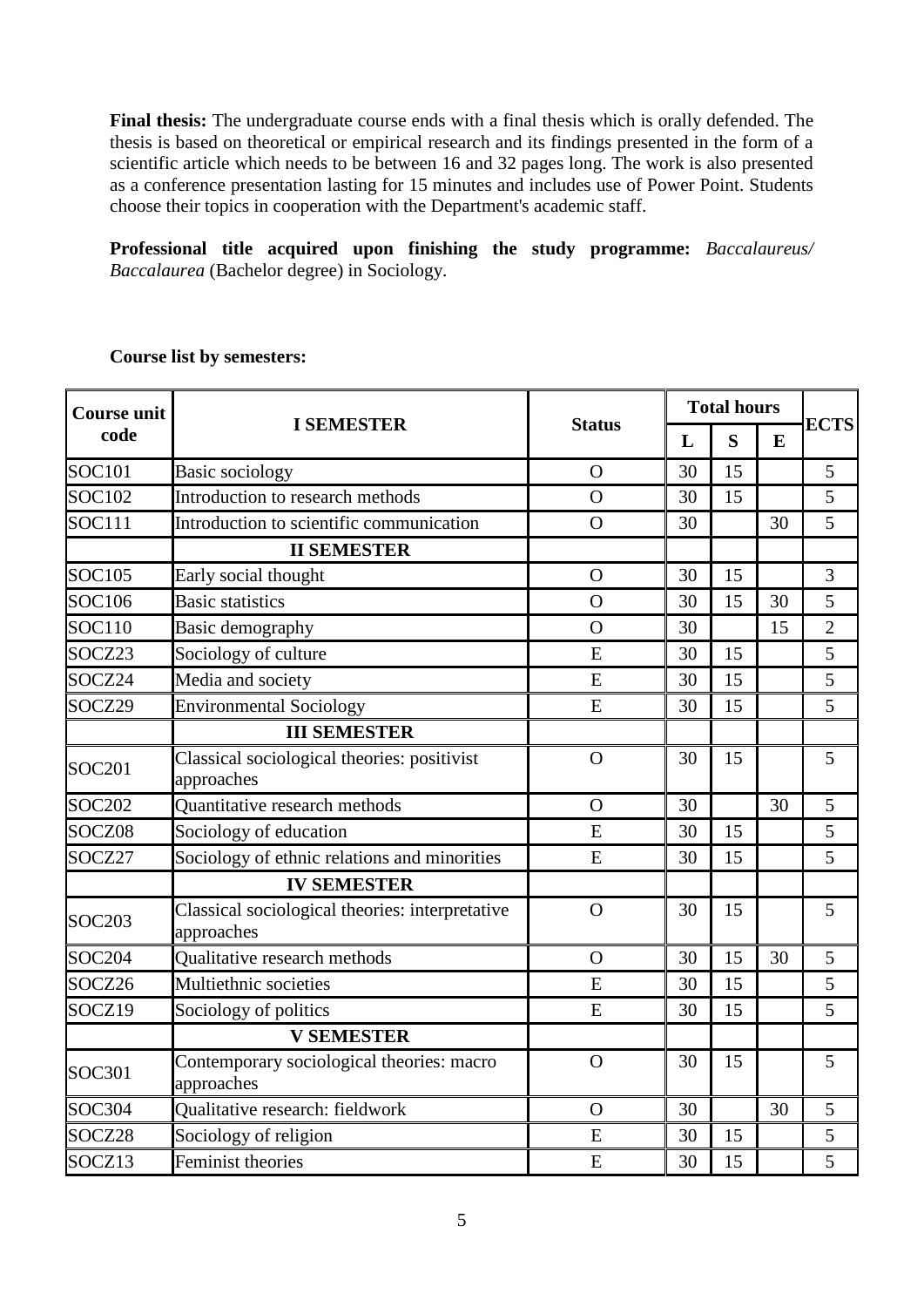|                    | <b>VI SEMESTER</b>                                                                  |    |  |  |
|--------------------|-------------------------------------------------------------------------------------|----|--|--|
| SOC303             | Contemporary sociological theories: micro-<br>approaches and micro-macro approaches | 30 |  |  |
| SOC302             | Cultural theory                                                                     | 30 |  |  |
| SOC <sub>305</sub> | Final thesis                                                                        |    |  |  |

### **Graduate university study programme of Sociology (double-major)**

The double major graduate degree in Sociology enables students to acquire the competences and skills required for employment following a graduate course or for continuing studies at postgraduate level. The study programme is comprised of lectures in social theory and methodology as well as specialised sociological lectures appropriate for graduate level. The pedagogy module at graduate level provides the competences and skills required for working as a teacher in secondary schooling.

The combination of compulsory and elective courses enables students to gain specialised knowledge required for employment in different organisations, from research agencies, the media, local government, governmental agencies and non-governmental organisations as well as different businesses.

#### **Duration of the study:** 4 semesters, 2 years

#### **ECTS points**: 60

#### **Learning outcomes**

The learning outcomes have been set according to the Dublin descriptors.

After completing this study programme, the students will:

- be able to teach sociology at secondary school level (provided they have completed the pedagogy module)
- independently and conscientiously research social phenomena, applying those theoretical and methodological paradigms which they evaluate on the basis of gained knowledge as the most appropriate for the social issues they are researching;
- be able to evaluate and connect different theoretical concepts and perspectives with research methodologies;
- be able to independently and responsibly collect and analyse data and write research reports in which the data will be critically interpreted;
- design, plan and realise a small-scale research project on different social phenomena, applying basic quantitative and qualitative methods and research techniques;
- present knowledge gained through scientific and professional research of social phenomena;
- write project proposals.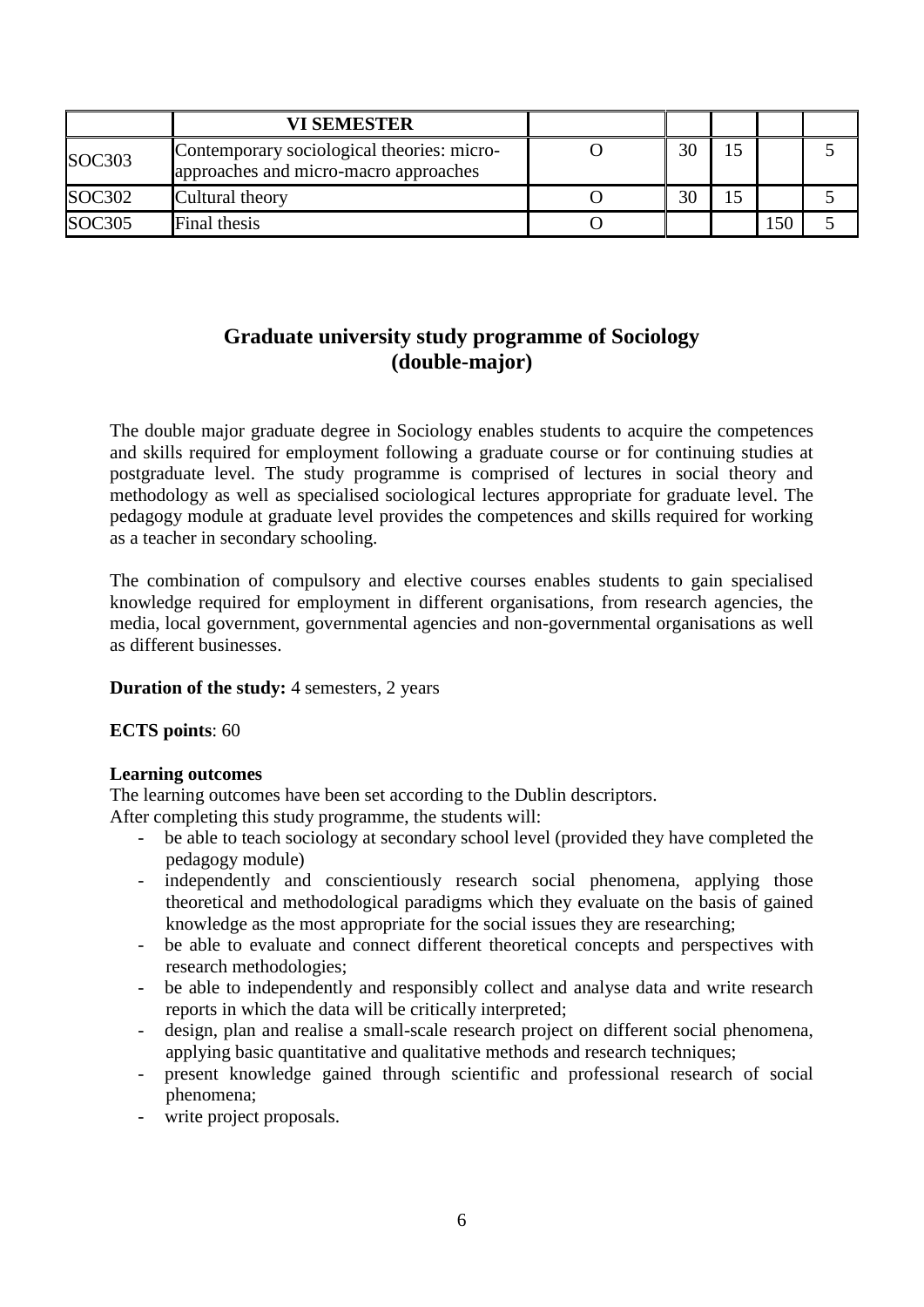**Evaluation of learning outcomes:** written tests during the semester, independent and group research projects, essays, written and oral exams, independent design and implementation of sociological research projects.

**Professional title acquired upon finishing the study programme:** Master's Degree in Sociology

| <b>Course unit</b> |                                               | <b>Status</b> | <b>Total hours</b> |    |     | <b>ECTS</b> |
|--------------------|-----------------------------------------------|---------------|--------------------|----|-----|-------------|
| code               | <b>I SEMESTER</b>                             |               | L                  | S  | E   |             |
| <b>SOC401</b>      | Macrosociological theories                    | $\Omega$      | 30                 | 15 |     | 5           |
| SOCD28             | Classical sociological theories of culture    | E             | 30                 | 15 |     | 5           |
| SOCD29             | Advanced quantitative methods                 | E             | 30                 |    | 30  | 5           |
| SOCD30             | Culture, modernisation and globalisation      | E             | 30                 | 15 |     | 5           |
| SOCD31             | Sociology of cultural diversity               | E             | 30                 | 15 |     | 5           |
| SOCD32             | <b>Cultural studies</b>                       | E             | 30                 | 15 |     | 5           |
|                    | <b>II SEMESTER</b>                            |               |                    |    |     |             |
| <b>SOC403</b>      | Microsociological theories                    | $\Omega$      | 30                 | 15 |     | 5           |
| SOCD33             | Contemporary sociological theories of culture | E             | 30                 | 15 |     | 5           |
| SOCD34             | Advanced qualitative methods                  | E             | 30                 |    | 30  | 5           |
| SOCD <sub>04</sub> | Postcolonial theories                         | E             | 30                 | 15 |     | 5           |
| SOCD40             | Media theories and methods                    | E             | 30                 | 15 |     | 5           |
| SOCD03             | Historical sociology                          | E             | 30                 | 15 |     | 5           |
|                    | <b>III SEMESTER</b>                           |               |                    |    |     |             |
| <b>SOC406</b>      | Theory building in sociology                  | $\Omega$      | 30                 | 15 |     | 5           |
| <b>SOC407</b>      | Research design                               | $\Omega$      | 30                 |    | 30  | 5           |
| SOCD07             | Teaching methods for sociology                | E             | 30                 |    | 15  | 5           |
| SOCD08             | School based training in teaching sociology   | E             |                    |    | 60  | 5           |
| SOCD09             | Sociology of education                        | E             | 30                 | 15 |     | 5           |
| SOCD10             | Sociology of identity                         | E             | 30                 | 15 |     | 5           |
| SOCD14             | <b>Transnational social spaces</b>            | E             | 30                 | 15 |     | 5           |
| SOCD35             | Visual identities                             | E             | 30                 | 15 |     | 5           |
| SOCD36             | Case study                                    | E             | 30                 |    | 60  | 10          |
|                    | <b>IV SEMESTER</b>                            |               |                    |    |     |             |
| <b>SOC405</b>      | Graduate thesis                               | $\mathbf O$   |                    |    | 450 | 15          |

# **Course list by semesters:**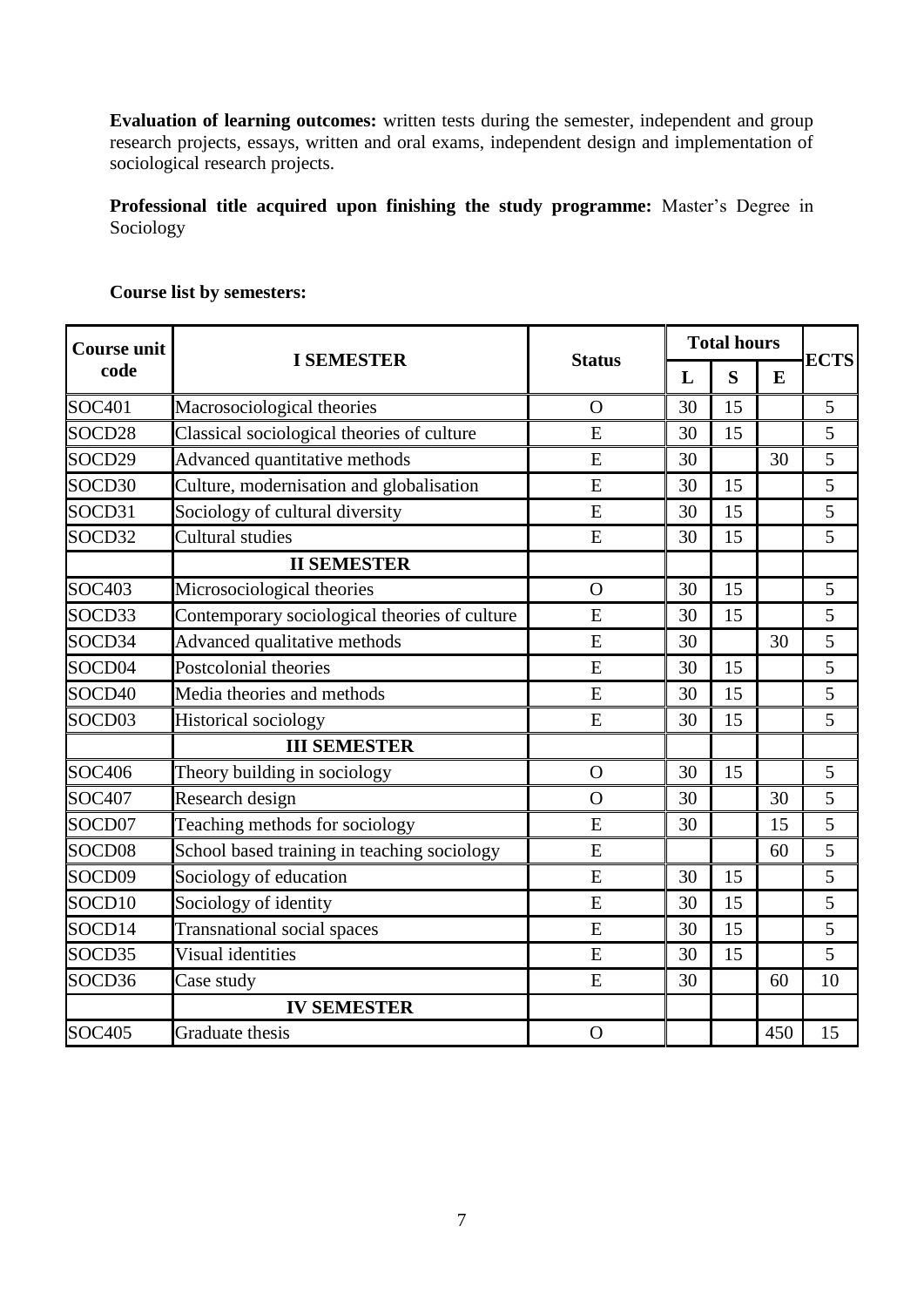### **International Joint Master's Degree in Cultural Sociology (single-major)**

The International Joint Master's Degree in Cultural Sociology was developed within the TEMPUS project "Example of Excellence of Joint (Degree) Programmes in Southeastern Europe – JOINSEE (JP 144949-2008)" (2009-2011). The study programme is organised by four universities: Karl-Franzens University in Graz, the University of Zadar, the University of Trento and Masaryk University in Brno, whose academic staff jointly developed the study curriculum and learning outcomes.

The study programme admitted the first students in the academic year 2012/2013. Up to 12 students can enrol at each of the four universities. The students who complete the programme receive a joint diploma from all four universities. All students spend at least one term at one of the partner institutions and visiting modules given by teaching staff from each university are carried out, as well as the possibility to acquire ECTS points within jointly organised summer schools.

The study programme is international and meets certain goals not only at local, regional and national levels, but also supranational. According to the study programme, the mission of the Cultural Sociology degree is to ensure an international Master degree of the highest quality which enables those participating in it to contribute as scientists and public policy makers to social transformation and development in conditions in which the world is becoming more and more connected and globalised.

In this sense, the focus of the course is on scientific research which serves social, cultural and economic development. The course advances theoretically and methodologically valid scientific research, which is necessary for social and cultural analysis in a complex global context characterised by simple and advanced forms of modernity.

The aim of the Cultural Sociology programme is to develop students' independent, critical and creative thinking with the intention of producing original scientific contributions. The programme offers the possibility for study continuation at Doctoral level, as well the competences and skills which enable employment internationally in the public and private sector, as well as non-governmental sector. Public bodies include the EU, national, regional and local public administration bodies, university management and administration, as well as diverse public agencies and consultative bodies. Potential private sector employers include different consultative bodies in the area of public opinion research and marketing, as well as media organisations and employers in the area of creative industries. Employment possibilities in the non-governmental sector include a variety of roles from managing projects to research and project evaluation.

The course has also been developed as a contribution to Bologna process developments, or more precisely, as an instrument contributing to the creation of a European higher education area (EHEA). The accreditation process and the programme's implementation assume joint quality assurance and joint diploma recognition. In this sense, the programme contributes to the harmonisation of European study programmes, transparency of curriculum implementation, increased student and teacher mobility and the international mobility of graduates. In addition, academic excellence and the increase of choice within joint degree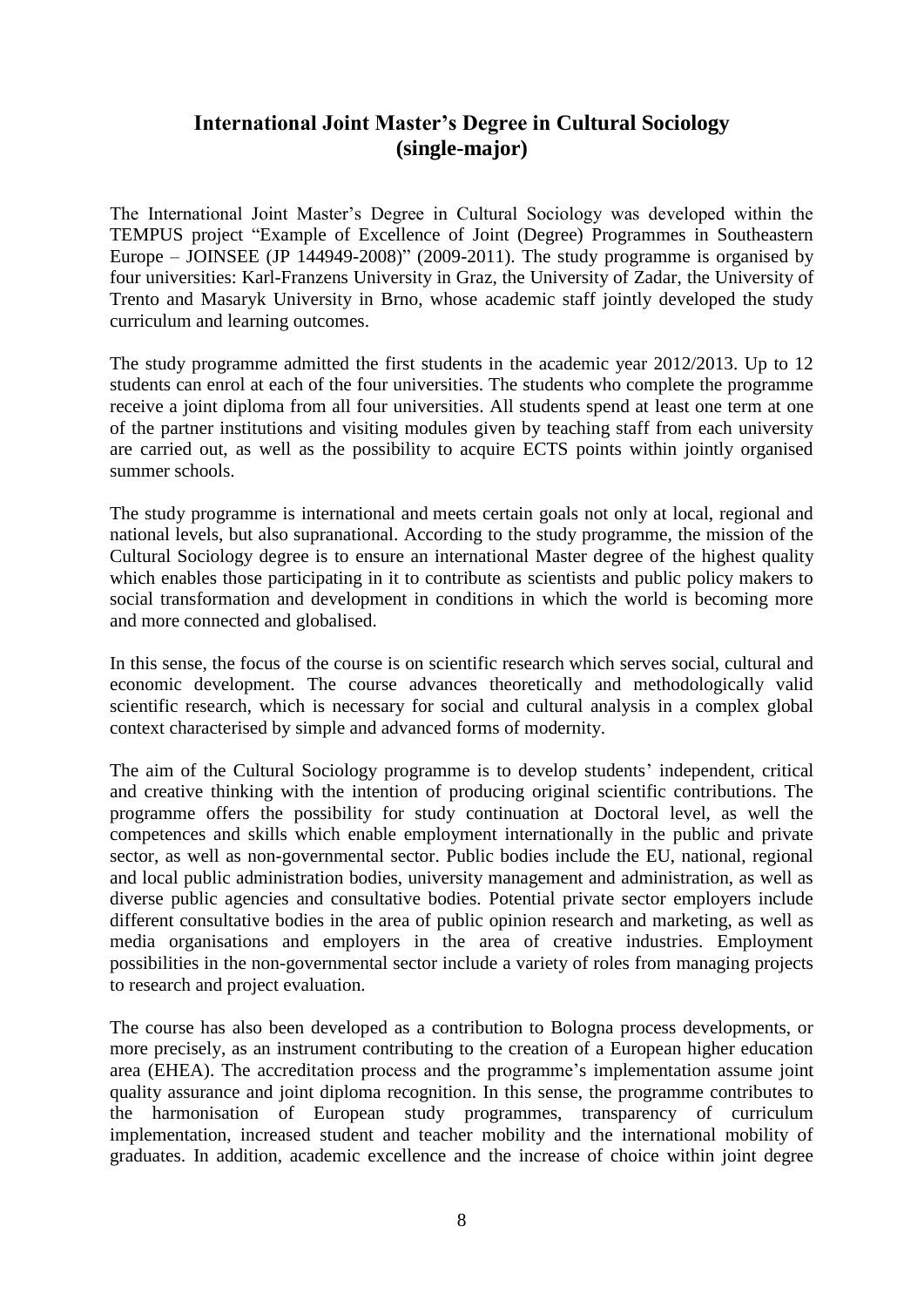programmes of this kind contribute to the attractiveness of the European higher education area.

**Duration of the study:** 4 semesters, 2 years

#### **ECTS points:** 120

#### **Learning outcomes**

The learning outcomes are defined in line with the Dublin descriptors. Upon completion of the programme, graduates will be able to:

- understand the dynamic, complexities and interactions between social, cultural and economic processes and systems;
- analyse topics in the field of cultural sociology by applying different theoretical and methodological approaches;
- conduct qualitative and quantitative research;
- apply appropriate scientific research methods and instruments;
- apply knowledge and scientific skills required for complex topics within inter and transdisciplinary teams;
- use social skills such as discussing, conflict management, teamwork, project management in order to contribute to a more just and sustainable society;
- carry out independent scientific research projects and present their results in the form of a scientific publication or conduct professional evaluations for institutions or the wider public.

Graduates will also have specific learning outcomes in line with the specific aims of individual subjects within the study programme.

**Evaluation of learning outcomes:** written tests during the semester, independent and group research projects, essays, written and oral exams, independent design and implementation of sociological research projects.

#### **Structure of the study programme**

The structure of the module and subjects offered within modules is the same at all four universities. ECTS points are harmonised in the area of classical and contemporary sociological theories of culture, as well as quantitative and qualitative research methods. In the second and third term of the programme each university offers modules whose specificity enables students to specialise in particular areas. The final term of study is devoted to the final thesis which can be supervised by any of the academic staff members involved in the programme.

**Professional title acquired upon finishing the study programme:** Master's Degree in Sociology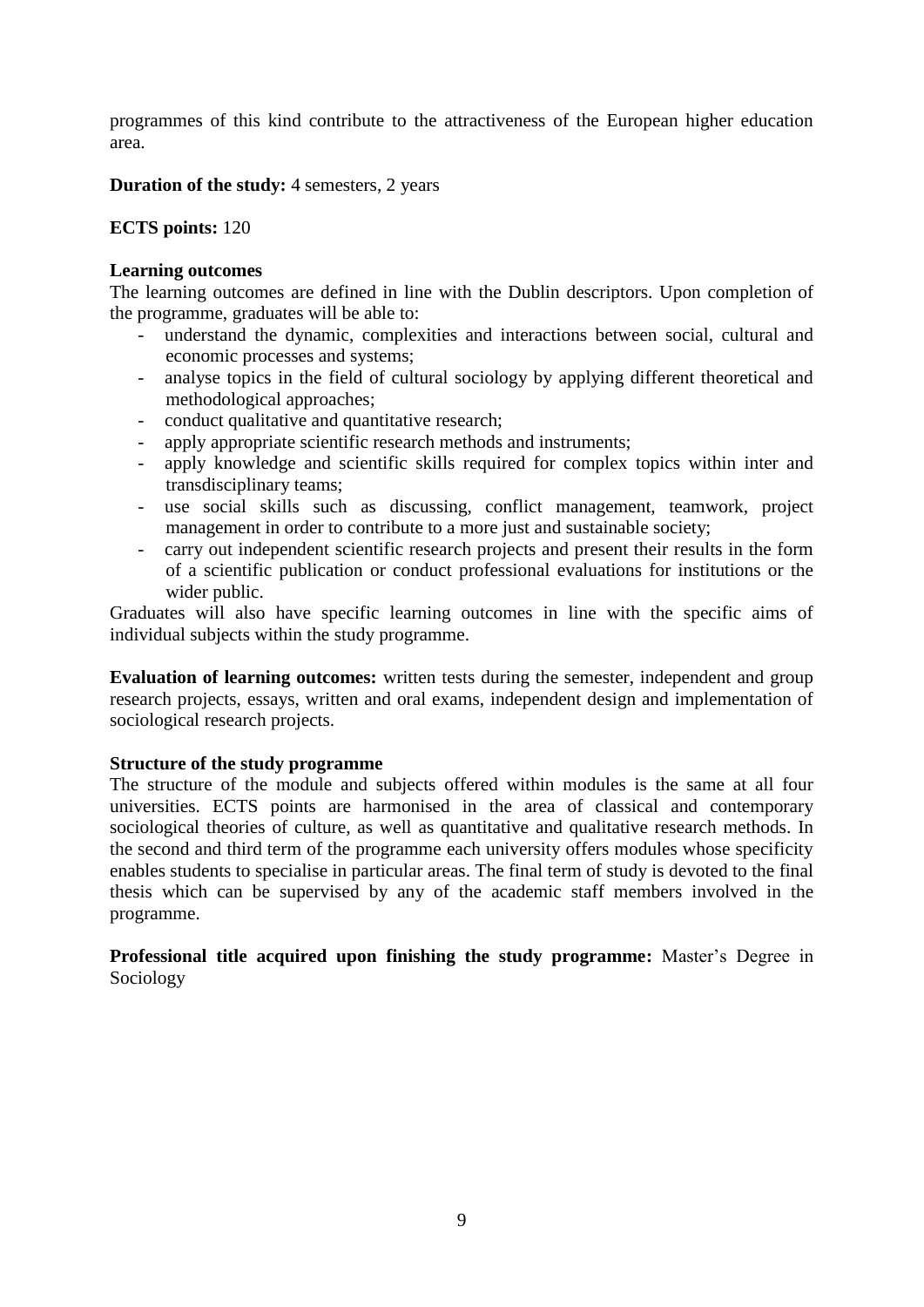# **Course list by semesters:**

| <b>Course unit</b> | <b>Status</b><br><b>I SEMESTER</b><br>code                                                                                         |                | <b>Total hours</b> |    |    | <b>ECTS</b> |
|--------------------|------------------------------------------------------------------------------------------------------------------------------------|----------------|--------------------|----|----|-------------|
|                    |                                                                                                                                    |                | L                  | S  | E  |             |
| <b>SOC501</b>      | Classical sociological theories of culture                                                                                         | $\Omega$       | 30                 | 15 |    | 5           |
| <b>SOC502</b>      | Advanced quantitative methods                                                                                                      | $\Omega$       | 30                 |    | 30 | 5           |
| <b>SOC503</b>      | Culture, modernisation and globalisation                                                                                           | $\Omega$       | 30                 | 15 |    | 5           |
| <b>SOC504</b>      | Sociology of cultural diversity                                                                                                    | $\Omega$       | 30                 | 15 |    | 5           |
| <b>SOC505</b>      | <b>Cultural Studies</b>                                                                                                            | $\Omega$       | 30                 | 15 |    | 5           |
|                    | Elective subjects from other departments/<br>Project management/Foreign language/<br>Elective from the University of Zadar's offer | E              |                    |    |    | 5           |
|                    | <b>II SEMESTER</b>                                                                                                                 |                |                    |    |    |             |
| <b>SOC506</b>      | Contemporary sociological theories of culture                                                                                      | $\Omega$       | 30                 | 15 |    | 5           |
| <b>SOC507</b>      | Advanced qualitative research methods                                                                                              | $\Omega$       | 30                 |    | 30 | 5           |
| <b>SOC508</b>      | Postcolonial theories                                                                                                              | $\Omega$       | 30                 | 15 |    | 5           |
| <b>SOC509</b>      | Media theories and methods                                                                                                         | $\Omega$       | 30                 | 15 |    | 5           |
| <b>SOC510</b>      | Historical sociology                                                                                                               | $\Omega$       | 30                 | 15 |    | 5           |
|                    | Elective subjects from other departments/<br>Project management/Foreign language/<br>Elective from the University of Zadar's offer | E              |                    |    |    | 5           |
|                    | <b>III SEMESTER</b>                                                                                                                |                |                    |    |    |             |
| SOC511             | Sociology of identity                                                                                                              | $\Omega$       | 30                 | 15 |    | 5           |
| <b>SOC512</b>      | <b>Transnational social spaces</b>                                                                                                 | $\Omega$       | 30                 | 15 |    | 5           |
| SOC513             | Visual identities                                                                                                                  | $\overline{O}$ | 30                 | 15 |    | 5           |
| SOC514             | Case study                                                                                                                         | $\Omega$       | 30                 |    | 60 | 10          |
|                    | Elective subjects from other departments/<br>Project management/Foreign language/<br>Elective from the University of Zadar's offer | E              |                    |    |    | 5           |
|                    | <b>IV SEMESTER</b>                                                                                                                 |                |                    |    |    |             |
| <b>SOC515</b>      | Graduate thesis                                                                                                                    | $\overline{O}$ |                    |    | 30 | 30          |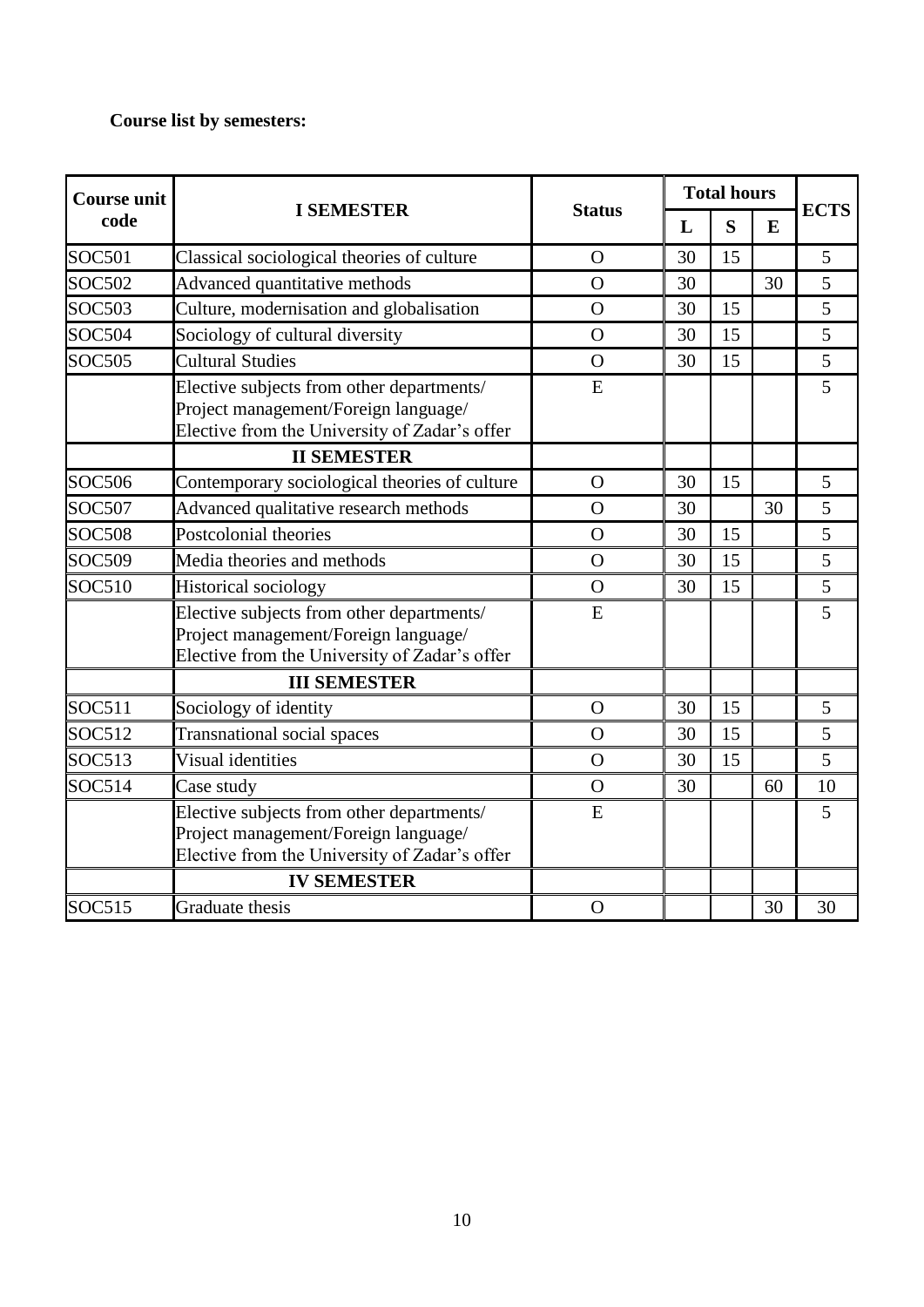### **International Joint Degree doctoral programme in the Sociology of regional and local development**

The International joint degree doctoral programme in the Sociology of regional and local development is organised and implemented by the University of Zadar (programme coordinator) and the University of Teramo (Italy).

The head of the doctoral programme at the University of Zadar is prof. dr. sc. Saša Božić, and at the University of Teramo prof. Everardo Minardi. The coordinator of the joint programme is prof. agg. Emilio Cocco.

The study programme enrolled the first generation of students in the academic year 2010/2011. This is the first international joint degree doctoral programme in the Adriatic-Ionian region on the topic of regional and local development.

The programme has been set up and accredited in both countries after several years of successful cooperation between the University of Teramo and the University of Zadar. Cooperation on the doctoral programme followed from the International Master programme in Interadratic cooperation and local development (2007/2008).

In line with the Bologna process requirements regarding the structure of third cycle programmes, the length of the international joint degree doctoral programme is three years (180 ECTS). The course enables mobility within a structured programme which provides the opportunity for acquiring intercultural experience, useful for international employability.

**Duration of the study:** 6 semesters, 3 years

#### **ECTS points:** 180

#### **Learning outcomes**

Upon completion of the doctoral programme students will have high level theoretical and empirical competences in the area of study. Together with an in-depth understanding of social, cultural, economic and political dynamics connected with regional and local development processes, students will acquire specific knowledge related to developments in the Adriatic-Ionian region and the European Union.

It is expected that the scope and academic excellence of the content offered within the study programme will enable graduates to gain employment not only within the academic community, but also public or private bodies which have links with the strategic development of regions and cities.

The programme's learning outcomes are closely related to its implementation. The programme is carried out through doctoral workshops and thematic conferences which take place at the University of Zadar and Teramo, as well as intense individual work of PhD candidates with their supervisors.

Workshops and thematic conferences enable students to learn about a variety of topics in the area of regional and local development. These workshops and conferences will include